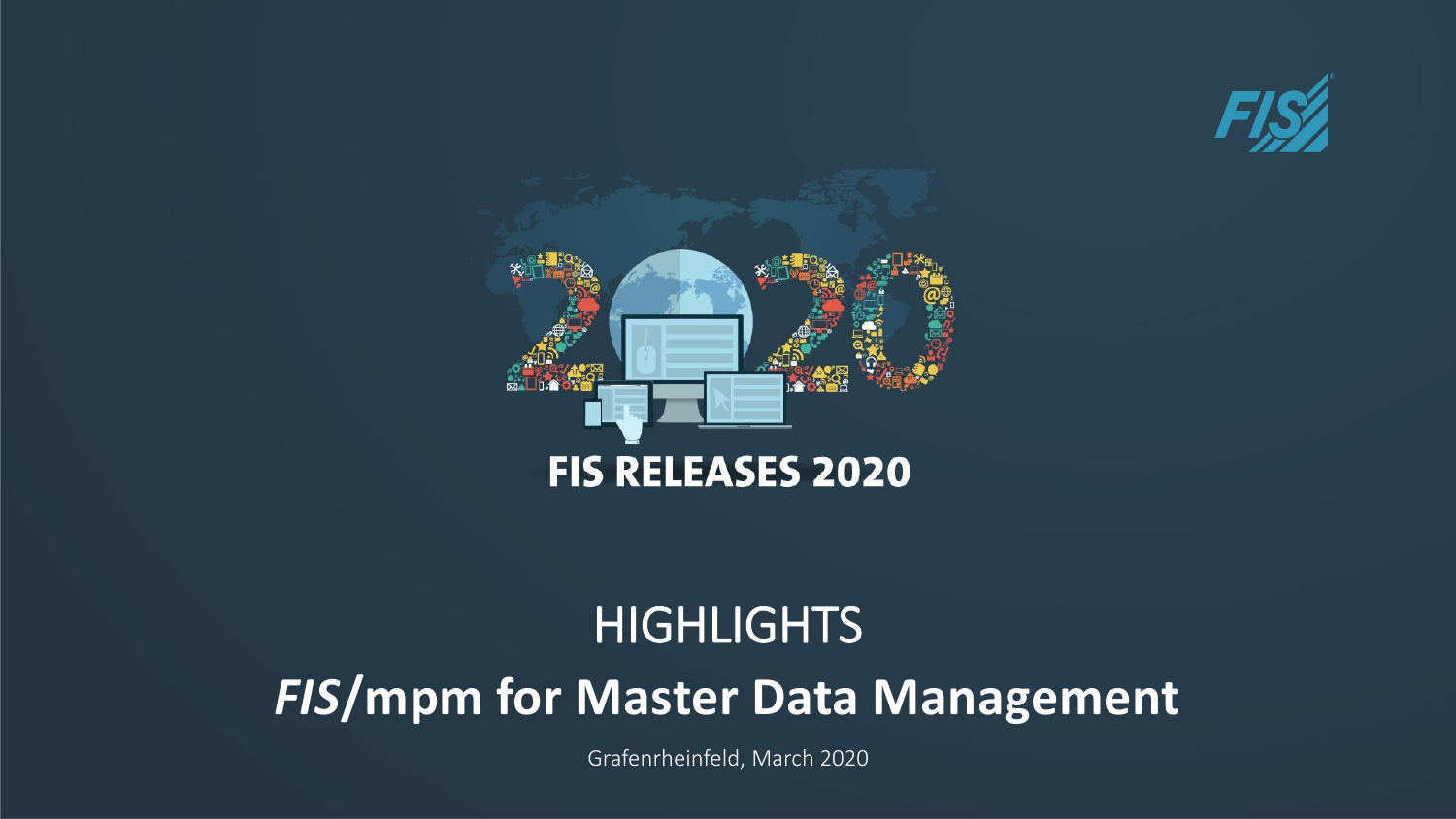## **RELEASE HIGHLIGHTS** *FIS***/mpm NOTE**

The specifications and information by FIS Informationssysteme und Consulting GmbH contained in this document are without obligation and non-binding. The information represents only an extract and reflects the current status. FIS expressly reserves the right to make subsequent changes to these specifications and information.

The specifications and information in this document represent confidential information of FIS and must be kept secret by the receiver. In particular, the passing on of these specifications and information to third parties is prohibited.

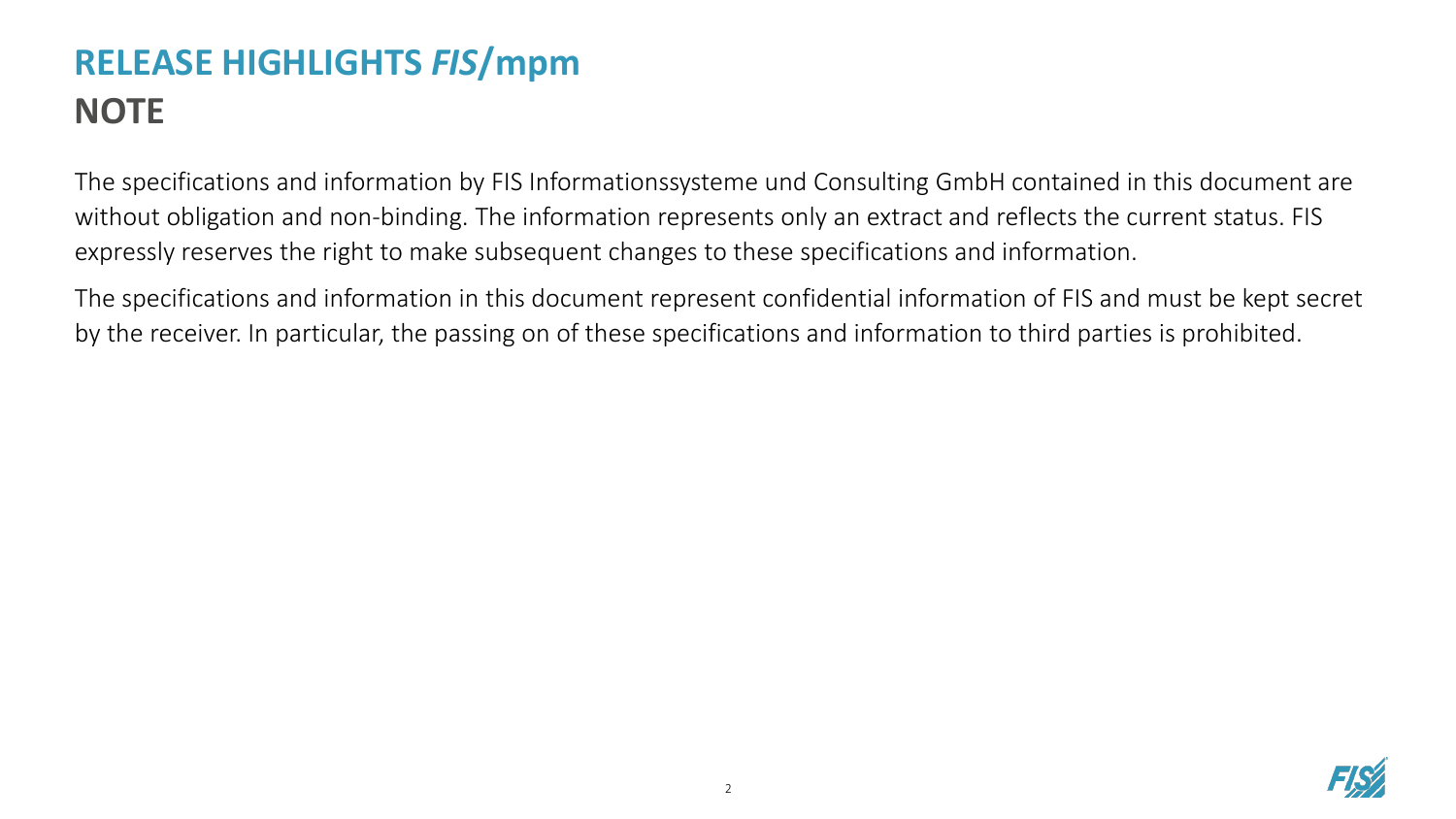## **RELEASE HIGHLIGHTS** *FIS***/mpm THE APPLICATION AND ITS BENEFIT**

The changing demands on Industry and Commerce 4.0 also involves an increase in data volume. The data quality significantly influences the value added of an SAP system and data becomes an important production factor with highest quality standards – arguments justifying an improvement of data handling with *FIS*/mpm, the SAP optimization for efficient master data management.

The FIS optimization supports you in maintaining master data in SAP even before the data is transferred to the production system and, therefore, significantly increases data quality. The data is only transferred to the system after successful validation and execution of check routines. As a consequence, simple, fast and flexible master data management in SAP is the central advantage of *FIS*/mpm.

#### **Your benefits**

- Automated master data management within the business processes
- Governance support for consistent data by centrally controlled creation and change management
- Cost-efficient solution due to the omission of additional hardware
- Optimal data quality:
	- Integrates external data sources through standardized inbound interfaces such as DATANORM
	- Integrated duplicate check
- Compliance requirements are fulfilled by documenting processing operations:
	- Storage in the inactive area (staging area) until final approval
	- **E** Integration in Business Suite: Uses SAP data models, UI, business logic and configuration for creation and validation
	- Standard solutions for master data objects in purchasing and sales

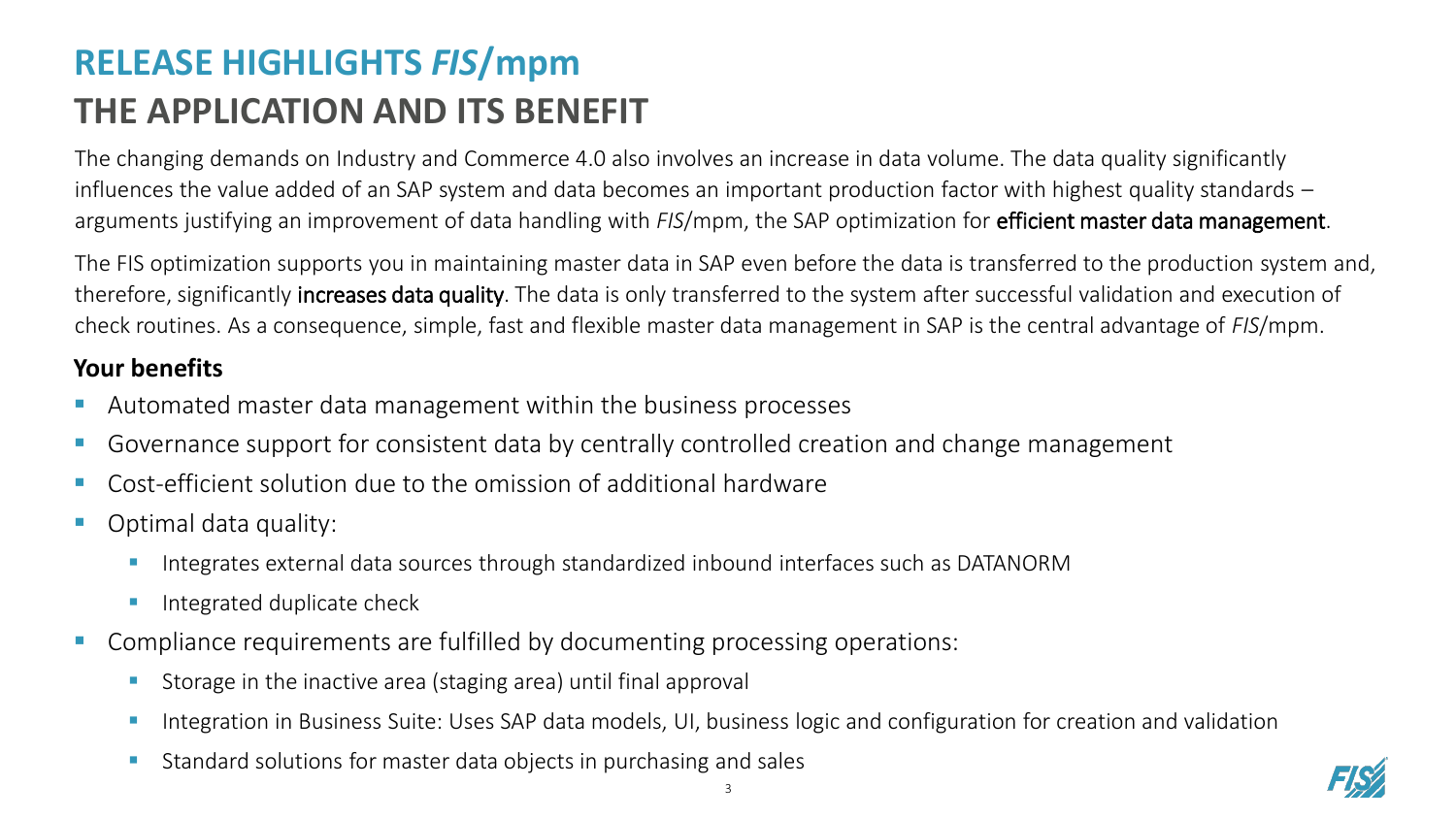### **RELEASE HIGHLIGHTS** *FIS***/mpm**

#### **2020 – Latest developments**

#### ▪ New tool: *FIS*/mpm ACE for analyzing data quality (also under SAP ECC)

**The new FIS/mpm tool enables the analysis of different data within the system by means of self-defined parameters. In this way, inconsistent or** incomplete data records can be identified for instance. In connection with FIS/mpm, this data can automatically be corrected and completed or transmitted to a worklist for correction. These analyses can be scheduled regularly to permanently keep data quality at a high level.

#### **• Memory-optimized export of large datasets**

• In order to prevent the system's performance from being affected by the export of large datasets, an additional data export function has been implemented. Due to package-wise selection carried out within the program, the memory requirement during export is minimized. Special functions, such as data restructuring, are not available in this function.

#### **• Optimization during change pointer export**

· To reduce the datasets during change pointer export, only currently valid records are transferred. Records whose periods have already expired will not be considered any longer. This functionality applies to SD functions and conditions.

#### **.** Increase in flexibility in the approval process of Web requests

• In order to increase flexibility in the assignment of approvers, approvers and approval levels can now be determined for each Web form. In this way, the approval process can be adjusted to the requirements of the data to be maintained, even in Web applications.

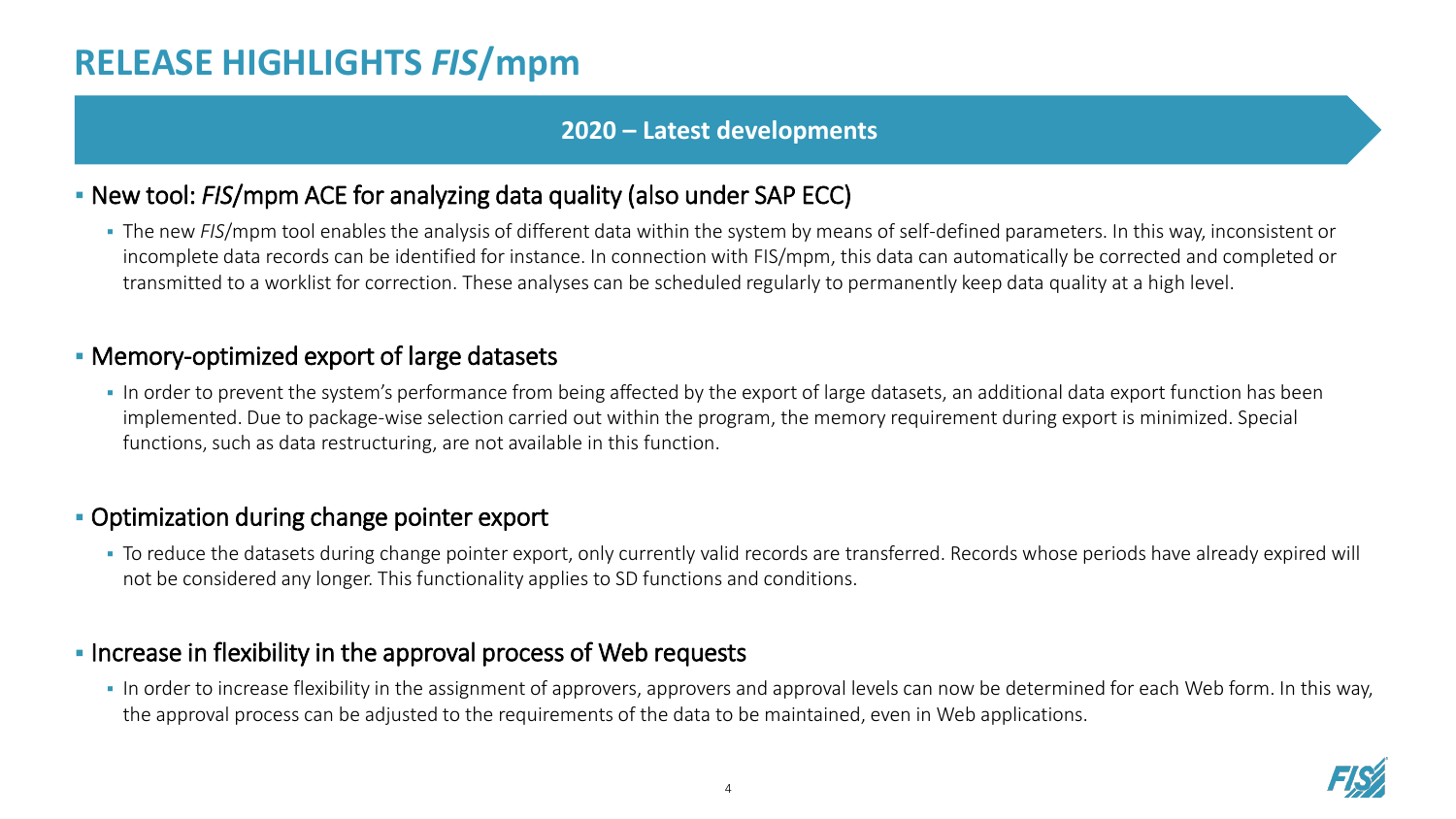### **RELEASE HIGHLIGHTS** *FIS***/mpm**

#### **2020 – Latest developments**

#### ▪ Function enhancements of the Web form (also under SAP ECC)

- As mobile options are used more and more frequently, the Web form functionalities as well as their evaluation options have been further improved. Individual changes are listed below:
- It is possible to directly access the Web forms from worklists resulting from Web forms to have the same view of the creator and prevent uncertainties in this way.
- . In order to simplify the operation of the Web forms, fields in the Web form can additionally be preassigned with user or system parameters.

#### ▪ Validity period of condition records in the SD maintenance tool

In the future, condition records in the SD maintenance tool can be restricted to a "Valid-to" date in the same way as the conditions in the condition maintenance tool, i.e. via the "Restrict" checkmark. In this way, temporary campaigns or negotiated conditions can be maintained more efficiently.

#### **EXEL AT A Reloading of views in the detail screen**

▪ As of now, reloading in the detail screen is limited to data required for maintenance in the detail screen. Data of other organizational units will only be loaded if this organizational unit already exists in the worklist. This improves clarity and reduces the loading times.